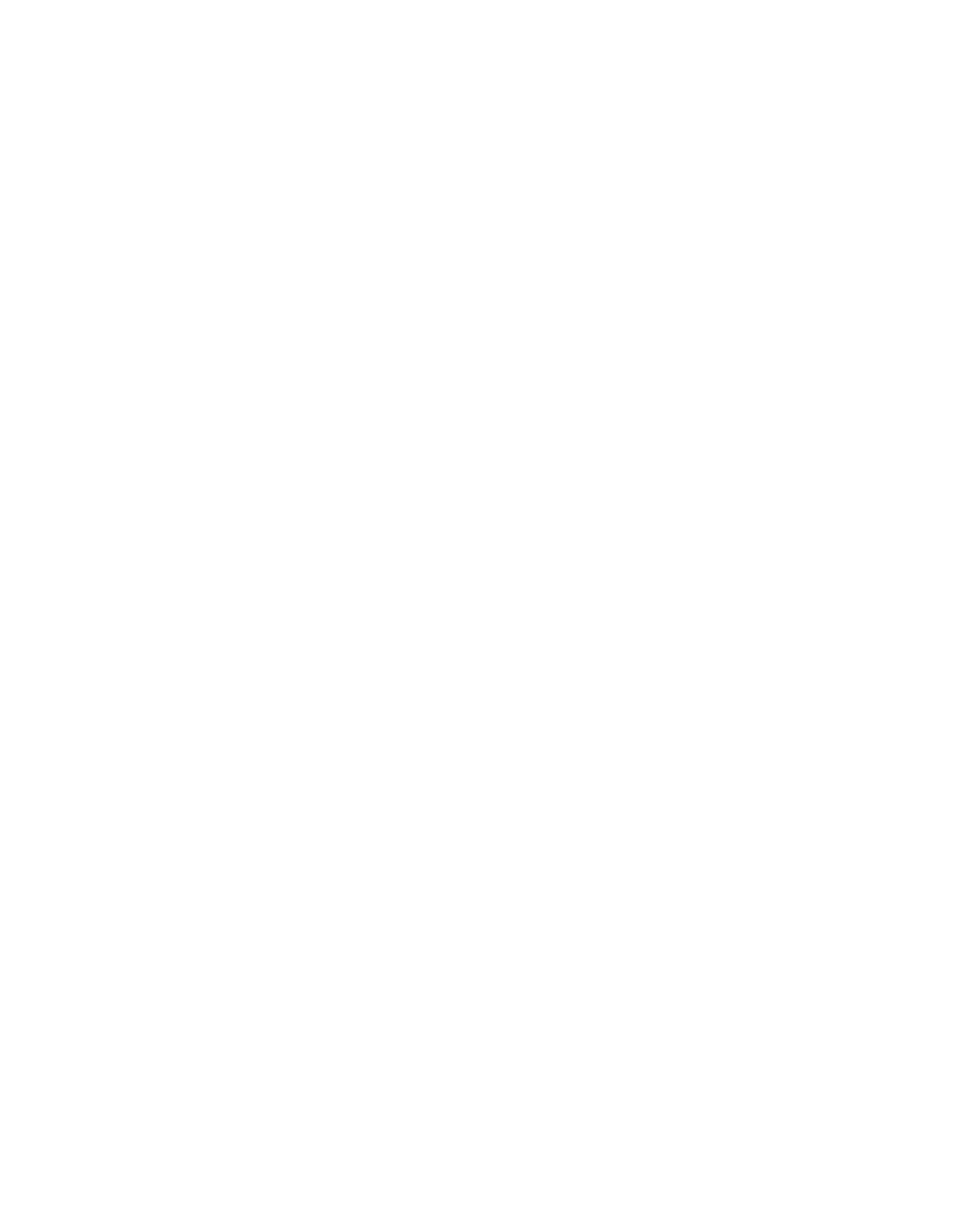# IS13009: VS Series FM Transmitter – Software Upgrade Procedure (from VS SW 2.x to VS SW 4.x) INFORMATION SHEET

# 1 INTRODUCTION

The VS Series FM transmitter is a microprocessor controlled unit. Periodically, enhancements or improvements to the system are identified and made available. Implementation of these improvements requires a software upgrade. This information sheet describes the update to the new version 4.x software from VS software 2.x.

#### NOTE

*Upgrading the VS series transmitter software may introduce new AUI menu structures and features that were previously not available or described in the technical instructions manual.* 

*Review the applicable Nautel Software Bulletin on* ftp://www3.nautel.com/ *to view the changes for specific software versions. Associated documentation (technical manuals, related Information Sheets, etc.) that will assist in operating with the new software are also found at this URL.* 

#### 1.1 Equipment Affected

This procedure applies to VS series FM transmitters upgrading to VS software version 4.x.

#### 1.2 Responsibility for Implementation of Procedure

This procedure should be carried out by qualified station maintenance personnel who are familiar with the VS series FM transmitter.

# 1.3 Scheduling

This procedure may be implemented at the nearest convenience of station maintenance personnel.

# 1.4 Manpower Requirements

It is estimated that implementing this modification will require 60 minutes to complete. Note that it is necessary for the transmitter to be placed in an off-air status for the duration of this procedure.

# 1.5 Special Tools/Test Equipment

Along with standard hand tools (screwdriver, nut driver, etc.) the following test equipment may be required. Review the procedure to determine which items apply.

- Laptop w/ mouse (i.e., local computer for direct connection) or Network computer with Windows and Internet Explorer Web browser.
- CAT5 Ethernet cable
- Software (\*.tgz file)
- USB flash drive, formatted to FAT32, with latest OS recovery files.

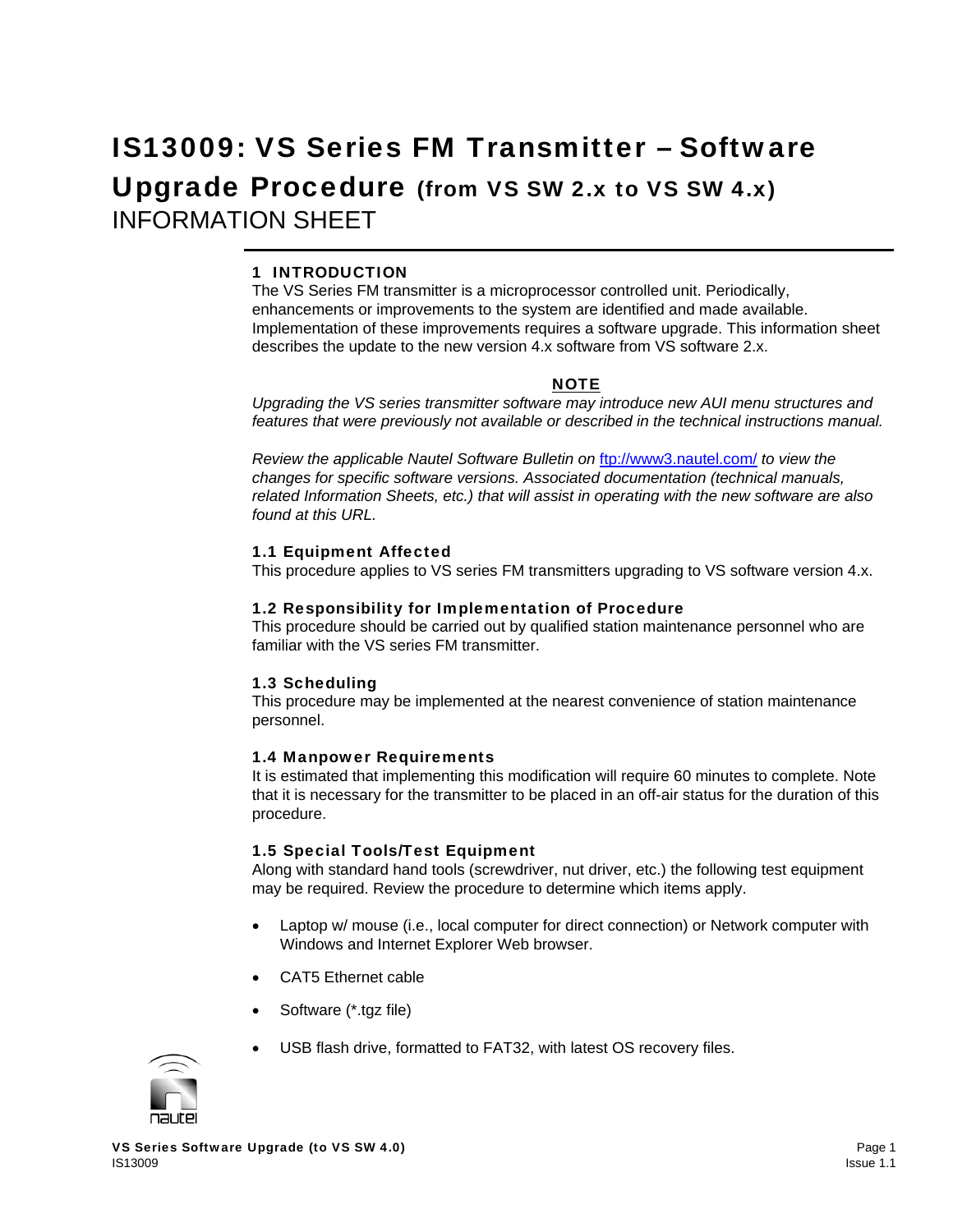# 2 PRELIMINARY CHECKS

- (a) Determine the current software revision installed via the advanced user interface (AUI), go to **Menu/Software Configuration/Upgrade Software**. The Current Version should be 2.3.1 (If not, you must upgrade to VS SW 2.3.1 using the procedure described in paragraph 4, noting that the software file can be found at ftp://www3.nautel.com/.) Select Upgrade file and click **Versions**. Note the current software revision for Audio Player, AUI, Axia Livewire Module, Controller, Exciter B (if applicable), Orban Inside (if applicable), Rack, Server, SNMP Agent and Watchdog.
- (b) Contact Nautel for the most recent software revision and download \*.tgz file to a laptop or network location.

# 3 OS RECOVERY

Prior to transferring upgrade files to the transmitter, an OS recovery reset must be performed to restore the transmitter's operating system. This feature is only available using the front panel display.

**NOTE** 

*Complete the OS recovery procedure found in Information Sheet IS13011.* 

*When updating to VS software version 4.0 some user settings will be lost, including: user accounts, logs, SNMP configuration, email configuration, time zone, notifications and playlists. It is recommended that all User Settings be logged prior to performing the OS recovery and checked upon completion of the change.*

*After the OS Recovery is complete:* 

- *a. Clear your web browser's cache.*
- *b. Remove old book marks.*
- *c. If a new bookmark is created, it is recommended to only store the transmitter's raw IP address. Avoid having (/bin/AUI.HTML or /bin/AUI.php)*

# 4 TRANSFERRING UPGRADE FILE

The following steps assume either the laptop will be used to connect directly to the transmitter OR the transmitter and network computer are currently connected to the same network.

# 4.1 Transmitter IP Configuration

- (a) From the transmitter AUI, go to **Menu/User Settings/Network Setup**.
- (b) Record your current network settings (IP Address, Subnet Mask, Default Gateway).
- (c) If connecting to the transmitter directly with a laptop, you must set a static IP address. This can only be done via the front panel interface. From the front panel UI's Main Menu, go to **User Settings/Network Settings** and set the IP address as follows:
	- − DHCP: OFF
	- − IP Address: 10.10.10.2
	- − Netmask: 255.255.255.0
- (d) Set the transmitter for remote control.

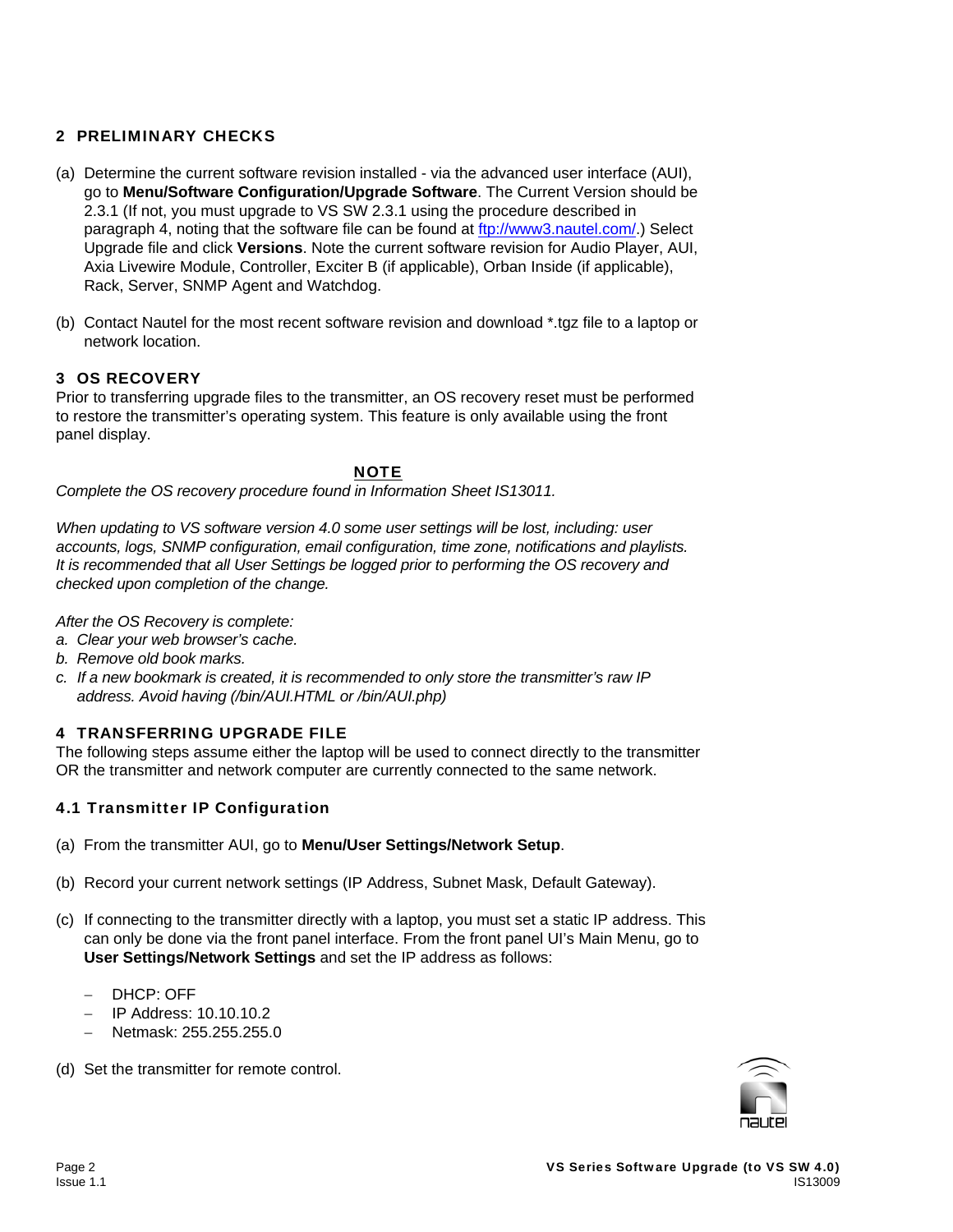# 4.2 Laptop IP Setup (for direct connection to the transmitter)

The following steps assume the operating system is Windows XP. Adapt as required for computers with different operating systems.

- (a) On the laptop go to **Start Menu/Control Panel/Network Connections/Local Area Network.**
- (b) In the **Local Area Network Status**, open the **General** tab and choose **Properties**. Scroll down and highlight **Internet Protocol (TCP/IP).** Choose **Properties**.
- (c) In the Internet Protocol (TCP/IP) Properties window, select Use the following IP address.
- (d) Enter the following settings:
	- − IP Address: 10.10.10.1
	- − Subnet Mask: 255.255.255.0
	- − Default Gateway: 192.168.1.2
- (e) In the Internet Protocol (TCP/IP) Properties window, select OK.
- (f) In the Local Area Connection Properties window, select **OK**.
- (g) In the Local Area Connection Status window, select **Close**.
- (h) Close the Network Connections window.

# 4.3 Transfer Software Upgrade File to Transmitter

- (a) If using a laptop to directly connect to the transmitter, connect the laptop network interface card to the transmitter LAN (A1J8A) connector on the rear panel using a CAT5 Ethernet cable. Open Internet Explorer and search for 10.10.10.2. The transmitter login screen should appear.
- (b) If using a network computer, open Internet Explorer and search for the IP address recorded in step (b) of Transmitter IP Configuration (see paragraph 4.1). The transmitter login screen should appear.
- (c) At the transmitter login screen enter:
	- − User: "Nautel" or "\*\*\*\*", where \*\*\*\* is the user assigned user name
	- − Password: leave blank (default) or "\*\*\*\*", where \*\*\*\* is the user assigned password
- (d) Navigate through the AUI to **Menu/System Settings/Upgrade Software**, click the **Manage Files** button and press **Browse**. Locate the software upgrade \*.tgz file stored on the laptop or network computer, and press **Upload** to load the file into the transmitter upload file list. Allow this operation to complete.